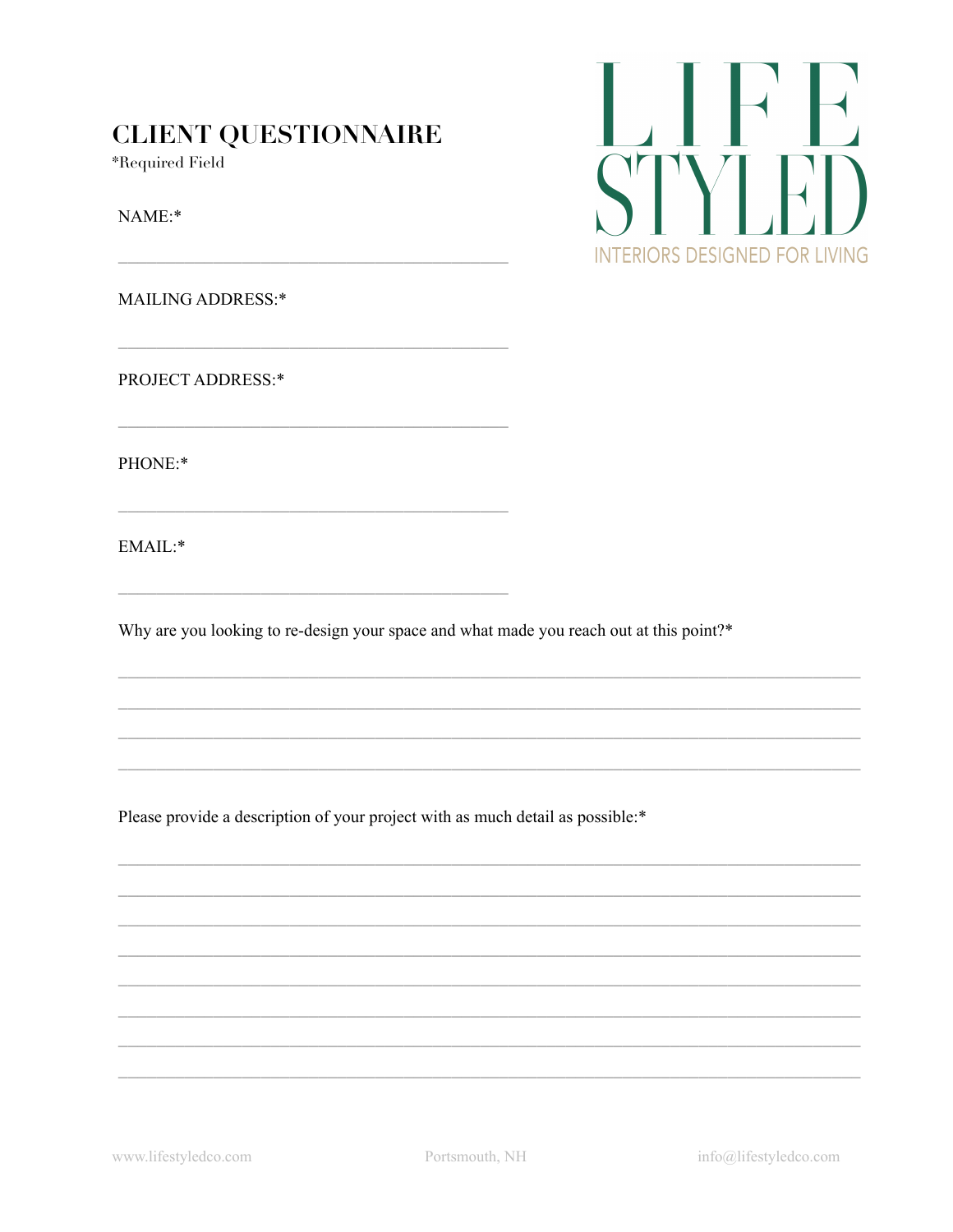## What level of of design service are you looking for?\*

| Full Service Design Package-Design services from concept to completion. Fees based on a time billing<br>system.                                                                                                    |
|--------------------------------------------------------------------------------------------------------------------------------------------------------------------------------------------------------------------|
| Partial Design Package - Help with conceptual design(s) and planning. Designer will provide client<br>with final concepts & documents to use however they wish. Fees based on a time billing system.               |
| One Time Design Consultation - 2-3 hour time frame in which designer will visit your home and assist<br>you with whatever design questions or needs you may have. $$300.00 + $85.00$ per additional hour<br>Other: |
| Additional information on the scope of your project (mark all that apply):                                                                                                                                         |
| I am looking for a full design plan with implementation                                                                                                                                                            |
| I am in the planning stages of a renovation / new build and would only like design advice and planning<br>help                                                                                                     |

I am "DIY-er" and/or have my own sub-contractors that will complete all of the work

|  |  |  |  |  |  |  |  | I require all new furnishings & accessories |
|--|--|--|--|--|--|--|--|---------------------------------------------|
|--|--|--|--|--|--|--|--|---------------------------------------------|

| I am re-using some of what I already own, but wish to upgrade certain pieces and / or move into a new |
|-------------------------------------------------------------------------------------------------------|
| style direction                                                                                       |

I am primarily re-using what I already own with limited new purchases

I am ready to commit to starting and completing the project in a specified period of time

Other:\_\_\_\_\_\_\_\_\_\_\_\_\_\_\_\_\_\_\_\_\_\_\_\_\_\_\_\_\_\_\_\_\_\_\_\_\_\_\_\_\_\_\_\_\_\_\_\_\_\_\_\_\_\_\_\_\_\_\_\_\_\_\_\_\_\_\_\_\_\_\_\_\_\_\_\_\_\_

When would you like start?\*

When would you like to be completed?\*

Do you already have a contractor and/or other trades that you wish to work with on your project? If so, please include their name(s) & contact info below.

 $\_$  , and the state of the state of the state of the state of the state of the state of the state of the state of the state of the state of the state of the state of the state of the state of the state of the state of the  $\mathcal{L}_\mathcal{L} = \{ \mathcal{L}_\mathcal{L} = \{ \mathcal{L}_\mathcal{L} = \{ \mathcal{L}_\mathcal{L} = \{ \mathcal{L}_\mathcal{L} = \{ \mathcal{L}_\mathcal{L} = \{ \mathcal{L}_\mathcal{L} = \{ \mathcal{L}_\mathcal{L} = \{ \mathcal{L}_\mathcal{L} = \{ \mathcal{L}_\mathcal{L} = \{ \mathcal{L}_\mathcal{L} = \{ \mathcal{L}_\mathcal{L} = \{ \mathcal{L}_\mathcal{L} = \{ \mathcal{L}_\mathcal{L} = \{ \mathcal{L}_\mathcal{$ 

 $\mathcal{L}_\mathcal{L} = \{ \mathcal{L}_\mathcal{L} = \{ \mathcal{L}_\mathcal{L} = \{ \mathcal{L}_\mathcal{L} = \{ \mathcal{L}_\mathcal{L} = \{ \mathcal{L}_\mathcal{L} = \{ \mathcal{L}_\mathcal{L} = \{ \mathcal{L}_\mathcal{L} = \{ \mathcal{L}_\mathcal{L} = \{ \mathcal{L}_\mathcal{L} = \{ \mathcal{L}_\mathcal{L} = \{ \mathcal{L}_\mathcal{L} = \{ \mathcal{L}_\mathcal{L} = \{ \mathcal{L}_\mathcal{L} = \{ \mathcal{L}_\mathcal{$ 

 $\mathcal{L}_\mathcal{L} = \{ \mathcal{L}_\mathcal{L} = \{ \mathcal{L}_\mathcal{L} = \{ \mathcal{L}_\mathcal{L} = \{ \mathcal{L}_\mathcal{L} = \{ \mathcal{L}_\mathcal{L} = \{ \mathcal{L}_\mathcal{L} = \{ \mathcal{L}_\mathcal{L} = \{ \mathcal{L}_\mathcal{L} = \{ \mathcal{L}_\mathcal{L} = \{ \mathcal{L}_\mathcal{L} = \{ \mathcal{L}_\mathcal{L} = \{ \mathcal{L}_\mathcal{L} = \{ \mathcal{L}_\mathcal{L} = \{ \mathcal{L}_\mathcal{$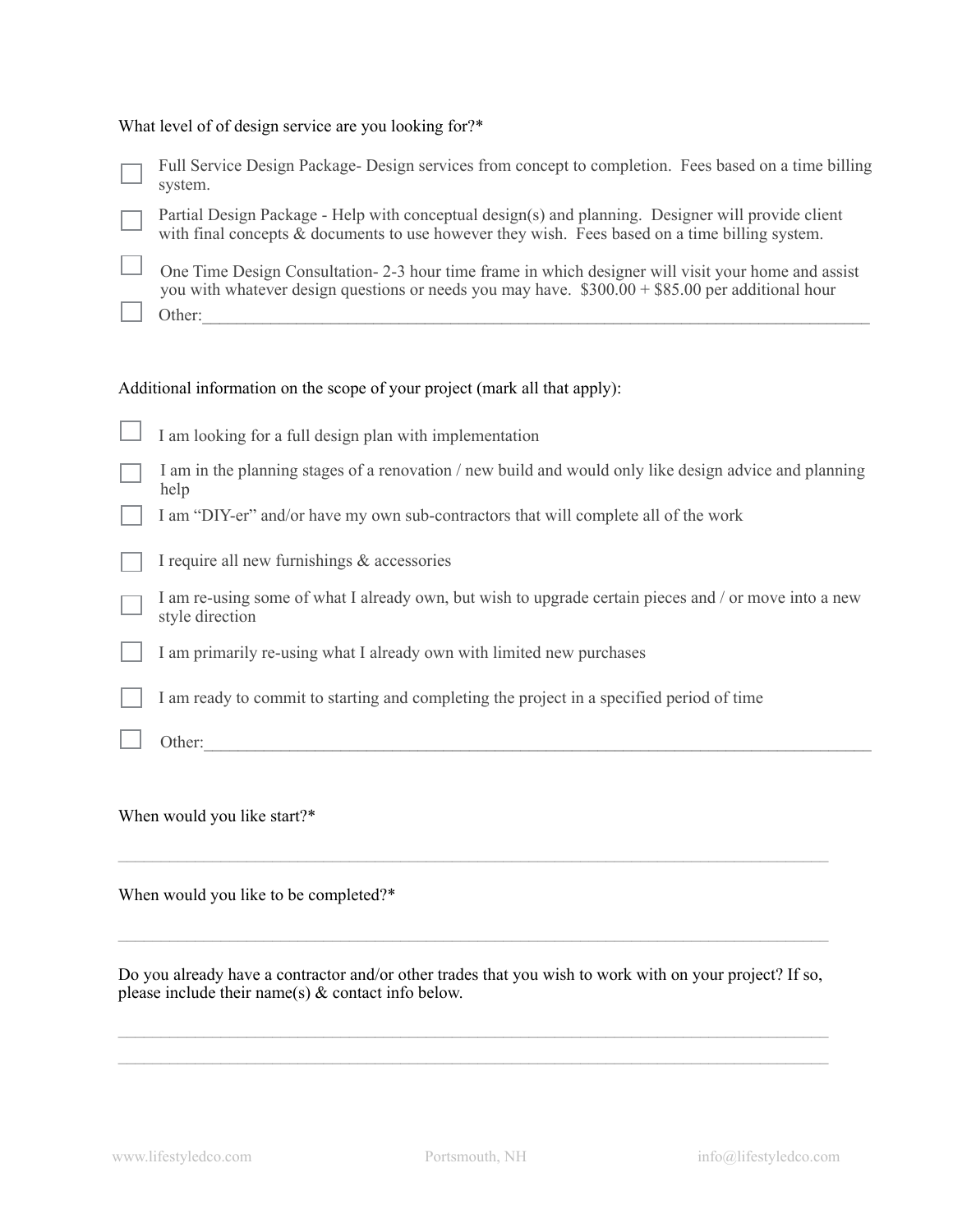## Budget: What amount have you allocated to this project? \*

*(If you haven't decided on a specific budget yet, please estimate, to the best of your ability, the amount you would like to stay within)*

| over \$150,000      |  |
|---------------------|--|
| \$125,000-\$150,000 |  |
| \$100,000-\$125,000 |  |
| \$75,000-\$100,000  |  |
| \$50,000-\$75,000   |  |
| \$25,000-\$50,000   |  |
| \$15,000-\$25,000   |  |
| under \$15,000      |  |
| Other:              |  |

Specific Furnishings & accessories of interest (mark all that apply): \*

| Upholstered Furniture (Sofas, Chairs, Ottomans, etc.)                 |
|-----------------------------------------------------------------------|
| Dining table/chairs                                                   |
| Case Goods: cabinets, bookcases, sideboards, accent/occasional tables |
| Flooring: wood, tile, carpeting, area rugs                            |
| Lighting                                                              |
| Bedroom Furniture (beds, headboards, dressers, etc.)                  |
| Custom cabinetry                                                      |
| Window treatments: Draperies, blinds, shutters, shades                |
| Custom soft-goods: cushions, pillows, bedding                         |
| Art, decor & accessories                                              |
|                                                                       |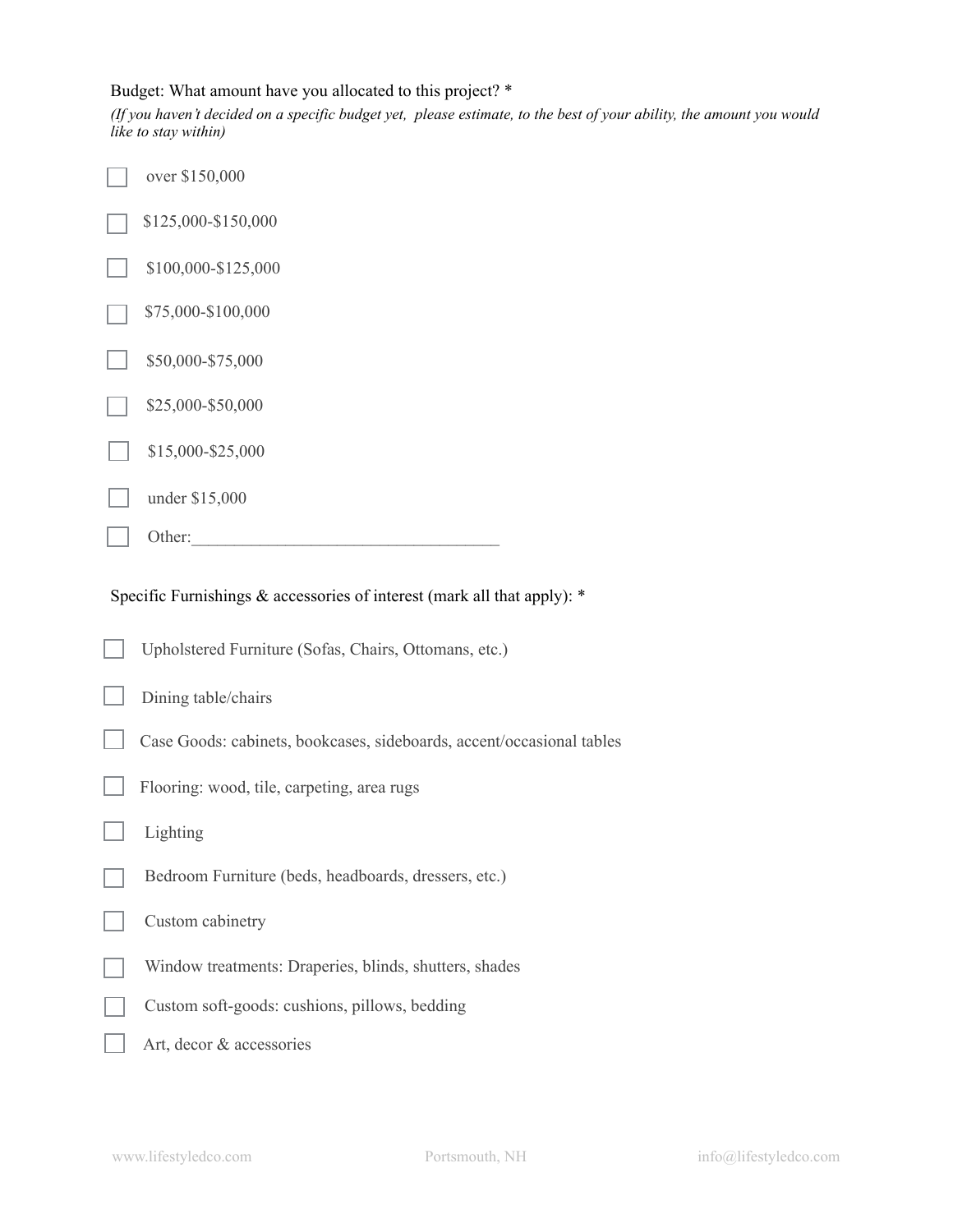Your style preference (mark all that apply): If you're not sure, don't worry! We can help you. Just make your best guess(es) \*

| Traditional         | French Country        |
|---------------------|-----------------------|
| Country             | Scandinavian          |
| Coastal             | Shabby Chic           |
| Transitional        | Victorian             |
| Contemporary        | Historic Inspiration  |
| Mid- Century Modern | Elegant / Formal      |
| Eclectic            | Fun & trendy          |
| Southwestern        | <b>Totally Casual</b> |
| Minimalism          | Vintage               |
| Industrial          | Other:                |
| Bohemian            |                       |

Do you have a Pinterest or Houzz account you wish to share? If so, please write your username(s) for each site below so that we can find you!

 $\mathcal{L}_\mathcal{L} = \{ \mathcal{L}_\mathcal{L} = \{ \mathcal{L}_\mathcal{L} = \{ \mathcal{L}_\mathcal{L} = \{ \mathcal{L}_\mathcal{L} = \{ \mathcal{L}_\mathcal{L} = \{ \mathcal{L}_\mathcal{L} = \{ \mathcal{L}_\mathcal{L} = \{ \mathcal{L}_\mathcal{L} = \{ \mathcal{L}_\mathcal{L} = \{ \mathcal{L}_\mathcal{L} = \{ \mathcal{L}_\mathcal{L} = \{ \mathcal{L}_\mathcal{L} = \{ \mathcal{L}_\mathcal{L} = \{ \mathcal{L}_\mathcal{$  $\mathcal{L}_\mathcal{L} = \{ \mathcal{L}_\mathcal{L} = \{ \mathcal{L}_\mathcal{L} = \{ \mathcal{L}_\mathcal{L} = \{ \mathcal{L}_\mathcal{L} = \{ \mathcal{L}_\mathcal{L} = \{ \mathcal{L}_\mathcal{L} = \{ \mathcal{L}_\mathcal{L} = \{ \mathcal{L}_\mathcal{L} = \{ \mathcal{L}_\mathcal{L} = \{ \mathcal{L}_\mathcal{L} = \{ \mathcal{L}_\mathcal{L} = \{ \mathcal{L}_\mathcal{L} = \{ \mathcal{L}_\mathcal{L} = \{ \mathcal{L}_\mathcal{$ 

 $\mathcal{L}_\mathcal{L} = \{ \mathcal{L}_\mathcal{L} = \{ \mathcal{L}_\mathcal{L} = \{ \mathcal{L}_\mathcal{L} = \{ \mathcal{L}_\mathcal{L} = \{ \mathcal{L}_\mathcal{L} = \{ \mathcal{L}_\mathcal{L} = \{ \mathcal{L}_\mathcal{L} = \{ \mathcal{L}_\mathcal{L} = \{ \mathcal{L}_\mathcal{L} = \{ \mathcal{L}_\mathcal{L} = \{ \mathcal{L}_\mathcal{L} = \{ \mathcal{L}_\mathcal{L} = \{ \mathcal{L}_\mathcal{L} = \{ \mathcal{L}_\mathcal{$ FOLLOW US! HOUZZ: Life Styled —— PINTEREST: @Lifestyled\_co

Have you previously worked with a designer and/or decorator either online or in person? If so, what did you like/dislike about the process?\*

 $\mathcal{L}_\mathcal{L} = \{ \mathcal{L}_\mathcal{L} = \{ \mathcal{L}_\mathcal{L} = \{ \mathcal{L}_\mathcal{L} = \{ \mathcal{L}_\mathcal{L} = \{ \mathcal{L}_\mathcal{L} = \{ \mathcal{L}_\mathcal{L} = \{ \mathcal{L}_\mathcal{L} = \{ \mathcal{L}_\mathcal{L} = \{ \mathcal{L}_\mathcal{L} = \{ \mathcal{L}_\mathcal{L} = \{ \mathcal{L}_\mathcal{L} = \{ \mathcal{L}_\mathcal{L} = \{ \mathcal{L}_\mathcal{L} = \{ \mathcal{L}_\mathcal{$  $\_$  , and the state of the state of the state of the state of the state of the state of the state of the state of the state of the state of the state of the state of the state of the state of the state of the state of the  $\mathcal{L}_\mathcal{L} = \{ \mathcal{L}_\mathcal{L} = \{ \mathcal{L}_\mathcal{L} = \{ \mathcal{L}_\mathcal{L} = \{ \mathcal{L}_\mathcal{L} = \{ \mathcal{L}_\mathcal{L} = \{ \mathcal{L}_\mathcal{L} = \{ \mathcal{L}_\mathcal{L} = \{ \mathcal{L}_\mathcal{L} = \{ \mathcal{L}_\mathcal{L} = \{ \mathcal{L}_\mathcal{L} = \{ \mathcal{L}_\mathcal{L} = \{ \mathcal{L}_\mathcal{L} = \{ \mathcal{L}_\mathcal{L} = \{ \mathcal{L}_\mathcal{$  $\mathcal{L}_\mathcal{L} = \{ \mathcal{L}_\mathcal{L} = \{ \mathcal{L}_\mathcal{L} = \{ \mathcal{L}_\mathcal{L} = \{ \mathcal{L}_\mathcal{L} = \{ \mathcal{L}_\mathcal{L} = \{ \mathcal{L}_\mathcal{L} = \{ \mathcal{L}_\mathcal{L} = \{ \mathcal{L}_\mathcal{L} = \{ \mathcal{L}_\mathcal{L} = \{ \mathcal{L}_\mathcal{L} = \{ \mathcal{L}_\mathcal{L} = \{ \mathcal{L}_\mathcal{L} = \{ \mathcal{L}_\mathcal{L} = \{ \mathcal{L}_\mathcal{$